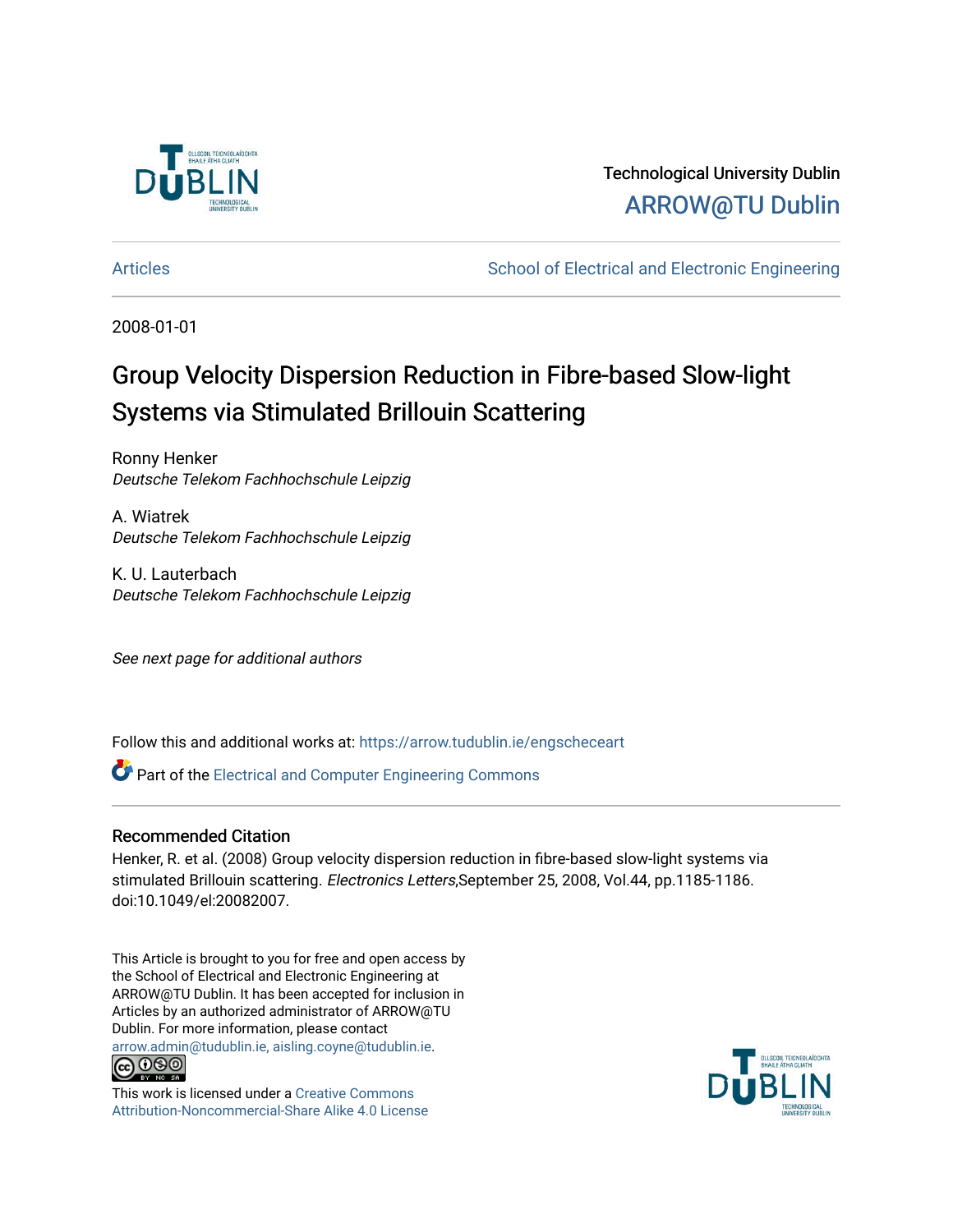## Authors

Ronny Henker, A. Wiatrek, K. U. Lauterbach, Max Ammann, Andreas Schwarzbacher, and Thomas Schneider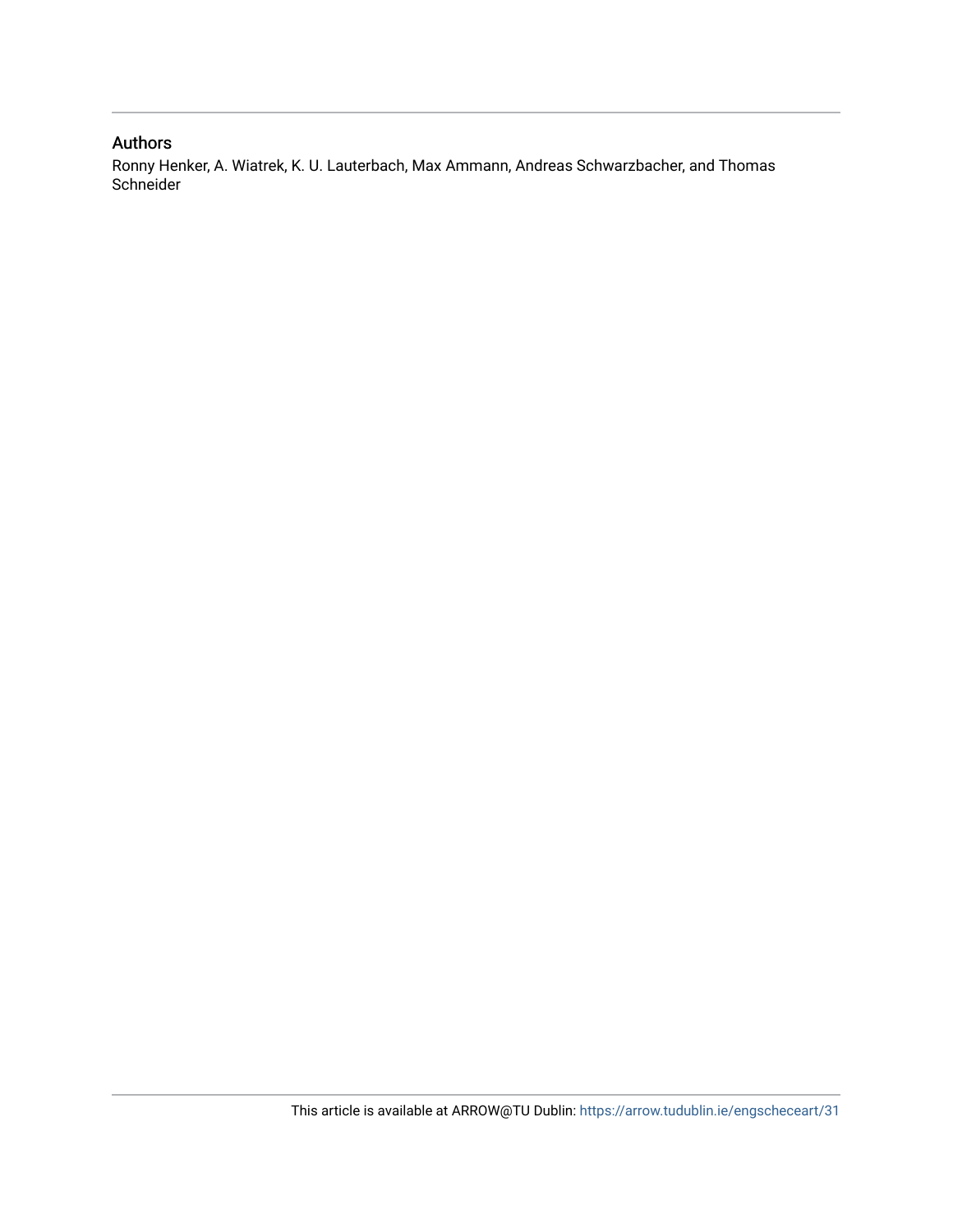#### Group velocity dispersion reduction in fibre-based slow-light systems via stimulated Brillouin scattering

can be described by  $[6]$ :

R. Henker, A. Wiatrek, K.-U. Lauterbach, M.J. Ammann, A.T. Schwarzbacher and T. Schneider

Presented are theoretical investigations and simulations of a reduction of the group velocity dispersion (GVD) in slow-light systems by an optimisation of the gain spectrum of the stimulated Brillouin scattering (SBS). A comparison between a natural Brillouin gain spectrum and a broadened Brillouin gain spectrum with and without two additional losses at its wings is demonstrated. The focus of the theoretical examination was set on the superposition of a gain and two losses with an equal magnitude. Therefore, a low GVD and a high group index change could be achieved and hence, a small pulse distortion and a high time delay can be expected.

Introduction: Different slow-light systems have been discussed and developed as a powerful tool to reduce the group velocity of optical signals during the last years. This area has enjoyed much recent interest because of the potential practical applications in optical telecommunication and information systems like optical buffers, synchronisers or equalisers.

In particular, the nonlinear effect of stimulated Brillouin scattering (SBS) has become important for fibre-based slow-light systems [1, 2], because it offers several advantages compared to other methods. But, it also has two disadvantages. First, the maximum time delay is limited owing to the saturation of the Brillouin amplification process and, secondly, the delay of the pulses is accompanied by pulse distortions (pulse shape broadening) owing to the group velocity dispersion (GVD) and the spectral narrowing by the SBS gain. Therefore, different mechanisms for tailoring the shape of the Brillouin spectrum have been investigated. By a broadening of the Brillouin gain pump source via multiple pump lines [3] or a direct modulation with a noise source [4, 5], a uniform spectrum over a broad bandwidth can be produced. Hence, the pulse distortions can be reduced  $[6]$  and higher delayable data rates are possible. However, this decreases the time delay significantly. An enhancement of the maximum time delay can be achieved by a superposition of Brillouin gain and loss spectra, which decouples the time delay from the amplifier gain  $[7]$ . In  $[8]$  we have already presented a mechanism to increase the maximum time delay drastically to four times the initial pulse width. In contrast to the studied techniques with multiple gain lines in  $\boxed{3}$  it is based on a superposition of one Brillouin gain spectrum with two additional Brillouin loss spectra at its wings.

In this Letter, we present the theory and simulations that this method has also the potential to reduce the GVD and the pulse distortions drastically.

Theory: The propagation of a pulse in a medium as a function of the frequency  $\omega$  can be described by the complex wave number [9]:

$$
k(\omega) = \sum_{i=0}^{\infty} \frac{k_i(\omega - \omega_0)^i}{i!} \text{ with } k_i = \left[\frac{d^ik}{d\omega^i}\right]_{\omega = \omega_0} \tag{1}
$$

The first derivative  $k_1 = dk/d\omega$  corresponds to the reciprocal group velocity whereas the second derivative  $k_2 = d^2k/d\omega^2$  is the GVD. For a Brillouin gain with a Lorentzian shape the complex wave number can be written as [9]:

$$
k(\omega) = \frac{n_0}{c} \omega + \frac{g_1}{z} \left( \frac{\gamma_1}{(\omega - \omega_0) + j\gamma_1} \right)
$$
 (2)

where z is the length of the medium, c is the speed of light in vacuum,  $n_0$ is the refractive index,  $\omega_0$  is the line centre of the gain distribution,  $\gamma_1$  is the half FWHM-bandwidth of the SBS gain as angular frequency and  $g_1 = gPL_{\text{eff}}/A_{\text{eff}}$  is the line centre gain with g as the Brillouin coefficient, P as input pump power, and  $L_{\text{eff}}$  and  $A_{\text{eff}}$  as the effective length and area of the fibre. The imaginary part of (2) leads to an amplification of the pulses and the real part to a phase change. Furthermore, the derivation of the real part leads to the group index change, which causes the slow-light time delay. In the line centre it is  $\Delta t = g_1/\gamma_1$ . This delay is accompanied with a broadening of the output pulse due to the GVD and higher-order terms of (1). The pulse broadening factor B as the relation between the output  $\tau_{out}$  and input pulse width  $\tau_{in}$ 

$$
B = \frac{\tau_{out}}{\tau_{in}} = \sqrt{1 + \frac{16 \ln 2}{\tau_{in}^2 \gamma_1^2} g_1}
$$
 (3)

As can be seen from (3) the broadening factor decreases for high gain bandwidths. Hence, the pulse distortions can be reduced by a gain broadening. If the Brillouin gain spectrum is broadened it becomes Gaussian shaped and the complex wave number changes to [5]:

$$
k(\omega) = \frac{n_0}{c} \omega + \frac{g_1}{jz} \left( e^{-\left(\frac{\omega - \omega_0}{\gamma_G}\right)^2} \operatorname{erfc}\left(-j\frac{\omega - \omega_0}{\gamma_G}\right) \right) \tag{4}
$$

with  $\gamma_G$  as the 1/e-bandwidth and erfc() as the complementary error function. Then, the time delay is decreased and can be written as  $\Delta t = 2 g_1/(\gamma_G \sqrt{\pi})$ . But, if the value of the Brillouin gain broadening is comparable with the Brillouin shift, the influence of the Brillouin loss leads to an enhancement of the time delay at the centre of the Stokes resonance [5], which is not further investigated here. However, by adding two narrow Lorentzian shaped Brillouin loss spectra  $g_2$ , with a separation  $2\delta$  and a half FWHM-bandwidth  $\gamma_2$ , at the wings of the gain the time delay can be enhanced to  $\Delta t = 2 g_1/(\gamma_G \sqrt{\pi}) +$  $(\delta^2 - \gamma_2^2)/(\delta^2 + \gamma_2^2)^2$  and (2) and (4) have to be expanded by the term [8]:

$$
\dots - \frac{g_2}{z} \left( \frac{\gamma_2}{(\omega - (\omega_0 \pm \delta)) + j\gamma_2} \right) \tag{5}
$$

The inset of Fig. 1 shows the superposition of a Brillouin gain spectrum with two losses at its wings. The gain bandwidth, the time delay and the GVD can be adjusted and controlled by the separation of the losses 2 $\delta$ .



Fig. 1 Normalised group index for natural gain (solid) and three times broadened gain (dashed) with losses at  $\delta = \pm 1.7\gamma_2$  (dotted) and  $\delta =$  $±4\gamma_2$  (dashed–dotted)

Inset shows the superposition (solid) of Brillouin gain (dashed) with two losses (dotted) at its wings

Simulation results: The simulation results for equal gain and losses  $g_1 = g_2$  are shown in Figs. 1 and 2. The group index was normalised to the maximum value of the natural gain case. As can be seen, a high group index and hence a high time delay in the line centre is achieved with a normal gain (solid line). But, the GVD is also very high for this case and the pulses will experience a huge distortion. A much higher group index could be achieved by adding two loss spectra at the wings of the normal gain [8], which is not examined here because there is no improvement of the GVD. But, if the gain is broadened (here  $\gamma_G = 3\gamma_2$ , dashed line), the GVD is reduced drastically and it runs linearly with a small slope in the middle of the Brillouin profile. However, the group index in the line centre of the distribution is decreased as well and it is barely 38%, as for the normal gain.

### ELECTRONICS LETTERS 25th September 2008 Vol. 44 No. 20